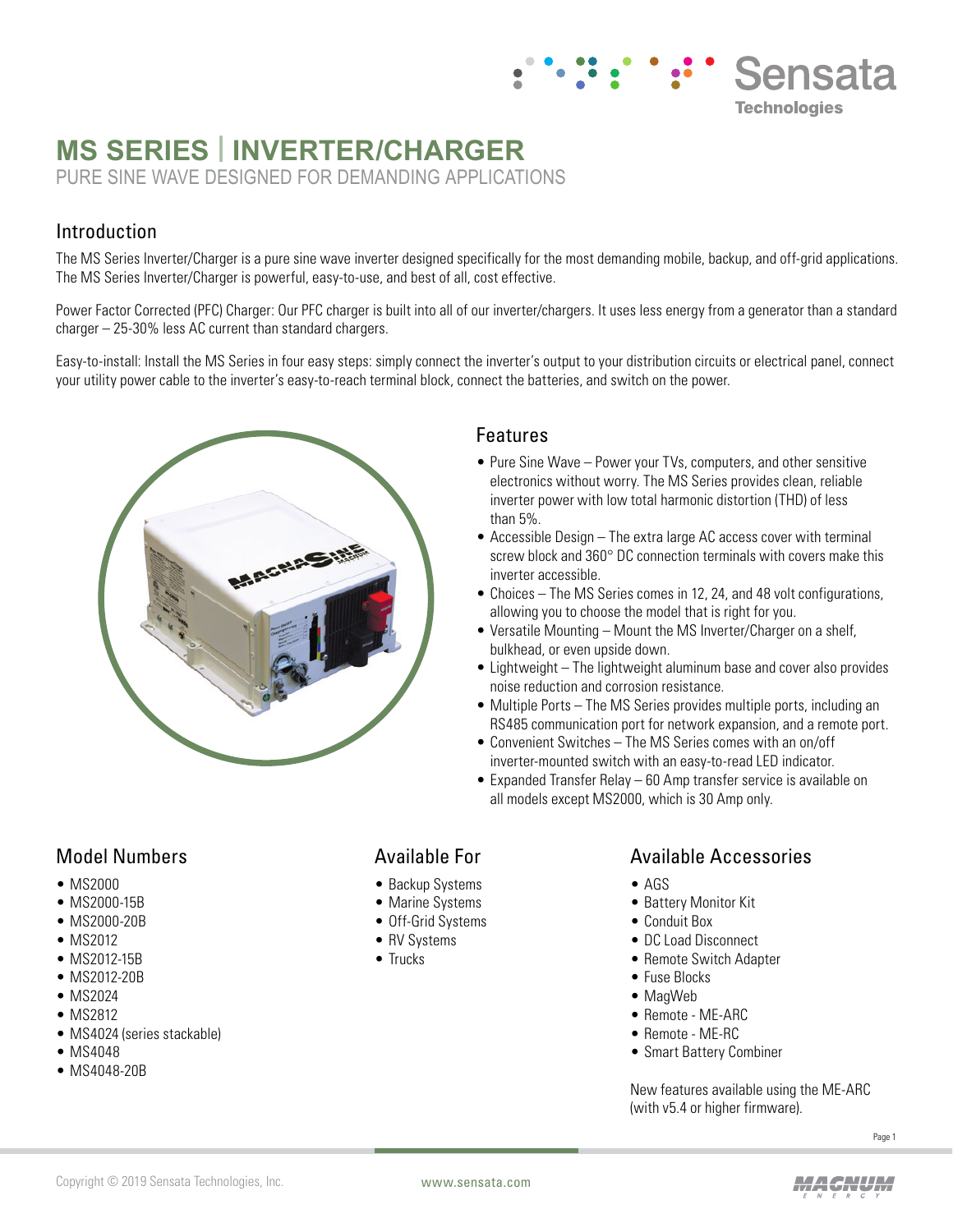





## **SPECIFICATIONS**

|                                                | MS2000/12<br><b>MS2012</b><br>$(-15/-20B)$ | <b>MS2812</b>        | <b>MS2024</b>      | <b>MS4024</b>        | <b>MS4048</b><br><b>MS4048-20B</b> |  |  |  |  |
|------------------------------------------------|--------------------------------------------|----------------------|--------------------|----------------------|------------------------------------|--|--|--|--|
| <b>INVERTER SPECIFICATIONS</b>                 |                                            |                      |                    |                      |                                    |  |  |  |  |
| Input battery voltage range                    | 9 - 16.8 VDC                               | 9 - 16.8 VDC         | 18 - 33.6 VDC      | 18 - 33.6 VDC        | 36 - 67.6 VDC                      |  |  |  |  |
| AC output voltage accuracy                     | 120 VAC $\pm$ 5%                           | 120 VAC $\pm$ 5%     | 120 VAC $\pm$ 5%   | 120 VAC $\pm$ 5%     | 120 VAC $\pm$ 5%                   |  |  |  |  |
| <b>Output frequency and accuracy</b>           | $60$ Hz $\pm$ 0.1 Hz                       | $60$ Hz $\pm$ 0.1 Hz | 60 Hz $\pm$ 0.1 Hz | $60$ Hz $\pm$ 0.1 Hz | 60 Hz $\pm$ 0.1 Hz                 |  |  |  |  |
| <b>Total Harmonic Distortion (THD)</b>         | $< 5\%$                                    | $< 5\%$              | $< 5\%$            | $< 5\%$              | $< 5\%$                            |  |  |  |  |
| 1 msec surge current (amps AC)                 | 50                                         | 70                   | 75                 | 120                  | 120                                |  |  |  |  |
| 100 msec surge current (amps AC)               | 33                                         | 40                   | 37                 | 82                   | 72                                 |  |  |  |  |
| 5 sec surge power (real watts)                 | 3300                                       | 3900                 | 2850               | 5800                 | 8500                               |  |  |  |  |
| 30 sec surge power (real watts)                | 3100                                       | 3800                 | 2750               | 5400                 | 5750                               |  |  |  |  |
| 5 min surge power (real watts)                 | 2800                                       | 3200                 | 2700               | 4900                 | 5250                               |  |  |  |  |
| 30 min surge power (real watts)                | 2200                                       | 3000                 | 2200               | 4500                 | 4750                               |  |  |  |  |
| <b>Maximum continuous input current</b>        | 267 ADC                                    | 373 ADC              | 133 ADC            | 267 ADC              | 133 ADC                            |  |  |  |  |
| Inverter efficiency (peak)                     | 90.6%                                      | 90%                  | 86%                | 93.7%                | 94%                                |  |  |  |  |
| <b>AC Relay Transfer time (minimum)</b>        | 16 msecs                                   | 16 msecs             | 16 msecs           | 16 msecs             | 16 msecs                           |  |  |  |  |
| <b>Power Consumption - searching</b>           | $<8$ watts                                 | $<8$ watts           | <8 watts           | $<8$ watts           | $<8$ watts                         |  |  |  |  |
| <b>Power Consumption - inverting (no load)</b> | 25 watts                                   | 30 watts             | 25 watts           | 25 watts             | 25 watts                           |  |  |  |  |
| <b>Output Waveform</b>                         | Pure Sine Wave                             | Pure Sine Wave       | Pure Sine Wave     | Pure Sine Wave       | Pure Sine Wave                     |  |  |  |  |
| <b>CHARGER SPECIFICATIONS</b>                  |                                            |                      |                    |                      |                                    |  |  |  |  |
| Continuous output at 25° C                     | 100 ADC                                    | 125 ADC              | 60 ADC             | 105 ADC              | 60 ADC                             |  |  |  |  |
| <b>Charger efficiency</b>                      | 85%                                        | 85%                  | 85%                | 85%                  | 85%                                |  |  |  |  |
| <b>Power factor</b>                            | > .95                                      | > .95                | > .95              | > .95                | > .95                              |  |  |  |  |
| Input current for continuous rated output      | 15 AAC                                     | 18 AAC               | 7.9 AAC            | 29 AAC               | 30 AAC                             |  |  |  |  |